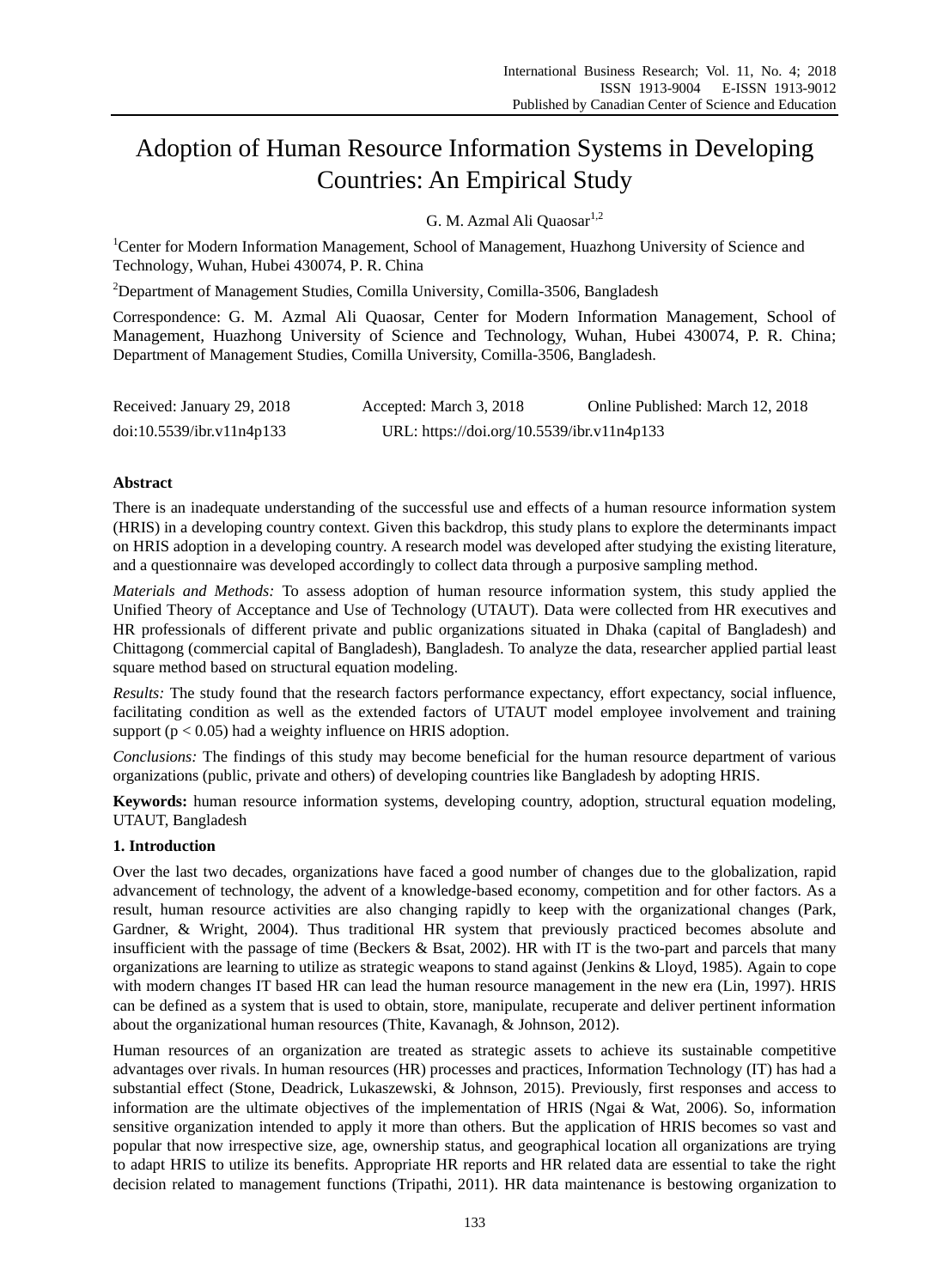adopt Human Resource Information Systems.

From the early of 1945, organizations realized the significance of human resources. Although no mentionable changes observed till 1960, that pave the way for an explosion in 1960 in the field of HRIS (Kavanagh, Gueutal, & Tannenbaum, 1990; Lederer, 1984). HRIS is now not only limited in administrative purposes but also significant for business and strategic purposes (Broderick & Boudreau, 1992; Kossek, Young, Gash, & Nichol, 1994; Kovach, Hughes, Fagan, & Maggitti, 2002). In the global age, organizations and the working environments of organizations have become incrementally intricate. Managers of such kind of organizations are facing difficulties to cope with the workforces that spread across from various region even countries, cultures, and also political systems. In this situations, manual HR management systems are entirely insufficient (Beckers & Bsat, 2002).

Benefits also drew attention to the organizations of Asia. Bangladesh is not lagging behind to utilize the benefits of HRIS. Organizations of Bangladesh are trying to adapt HRIS practices in their organization to derive benefits. The government of Bangladesh also shows their concern in information system. Emphasis on ICT to confirm transparency and good governance in public sector was one of the important agenda in the last  $7<sup>th</sup>$  five-year plan<sup>1</sup> of Bangladesh. Organizations of Bangladesh have started to apply the information technology in various operations and sectors from the last decades with the apparition of globalization and digitalization. Only the large-scale corporate organizations are using HRIS for last five years and still limited due to their financial strength. Financial support is the first obstacle to implement IT (Ngai & Wat, 2006). The purposes of using HRIS in both manufacturing and service-based organizations in Bangladesh are almost same (Bhuiyan & Rahman, 2014).

Successful implementation is must in getting the maximum output from HRIS, and the successes of HRIS implementation needs through planning and proper monitoring (Sandeep K. Krishnan & Manjaci Singh, 2007). However, it's a challenging issue in IT/IS research to make the people understand, why they accept or reject information technology (Al-Adawi, Yousafzai, & Pallister, 2005). Companies are very disconcerted about the automated process, and its translation in HRIS leads to increase the expenses and trouble in implementing the system but like the customized packages (S. K. Krishnan & M. Singh, 2007). High installation cost and maintaining are heavier challenges in the successful execution of HRIS (Beckers & Bsat, 2002). Organizational culture shows up collective beliefs as well as values of the people employed (Schneider, Ehrhart, & Macey, 2013). People's perceptions of technological changes should not underestimate. A favorable attitude towards innovations and ideas is significant to the seamless implementation of a new system (West & Berman, 2001).

Substantial numbers of research work have been done in last two decades on HRIS in developed countries. However, very limited literature have found in developing countries under South Asian region. Some researchers have focused more on usages, for example, research of (Ball, 2001; Bamel, Bamel, Sahay, & Thite, 2014; Hussain, Wallace, & Cornelius, 2007; Kassim, Ramayah, & Kurnia, 2012; Maier, Laumer, Eckhardt, & Weitzel, 2013), etc. Some authors concentrate on the conditions for successful implementation of HRIS (Haines & Petit, 1997; Winkler, König, & Kleinmann, 2013). Again, HRIS implementation based on areas also addressed by other authors like (Ngai & Wat, 2006; Razali & Vrontis, 2010; Tansley & Newell, 2007; Teo, Lim, & Fedric, 2007).

Authors agreed upon that there is a paucity of research on HRIS in developing countries and the factors that are involved in HRIS adoption. Studies using adoption perspective attempt to evaluate the features of an organization that makes it receptive to change for technologies or innovations. This study attempts to use the Unified theory of acceptance and use of technology (UTAUT) model to investigate the influencing factors associated with HRIS adoption and to identify to what extent those factors affect the HRIS adoption in an organization.

#### **2. Research Model and Hypotheses Development**

-

This research is grounded in an extended UTAUT model to determine and interpret the impacts of factors that are influencing the adoption of HRIS. Venkatesh, Morris, Davis, and Davis (2003), scrutinized eight prominent models and incorporated the components of these different models into a single model. The model is more relevant in predicting the outcomes than any other models due to the logical proposition of existing theoretical models and higher comprehensiveness. The scrutinized models were Theory of Reasoned Action (TRA), Theory of Planned Behavior (TPB), Technology Acceptance Model (TAM), Motivational Model (MM), combined TAM and TPB, Model of PC Utilization (MPTU), Social Cognitive Theory (SCT) and Innovation Diffusion Theory

 $17<sup>th</sup>$  Five year plan covers financial year 2015 to financial year 2020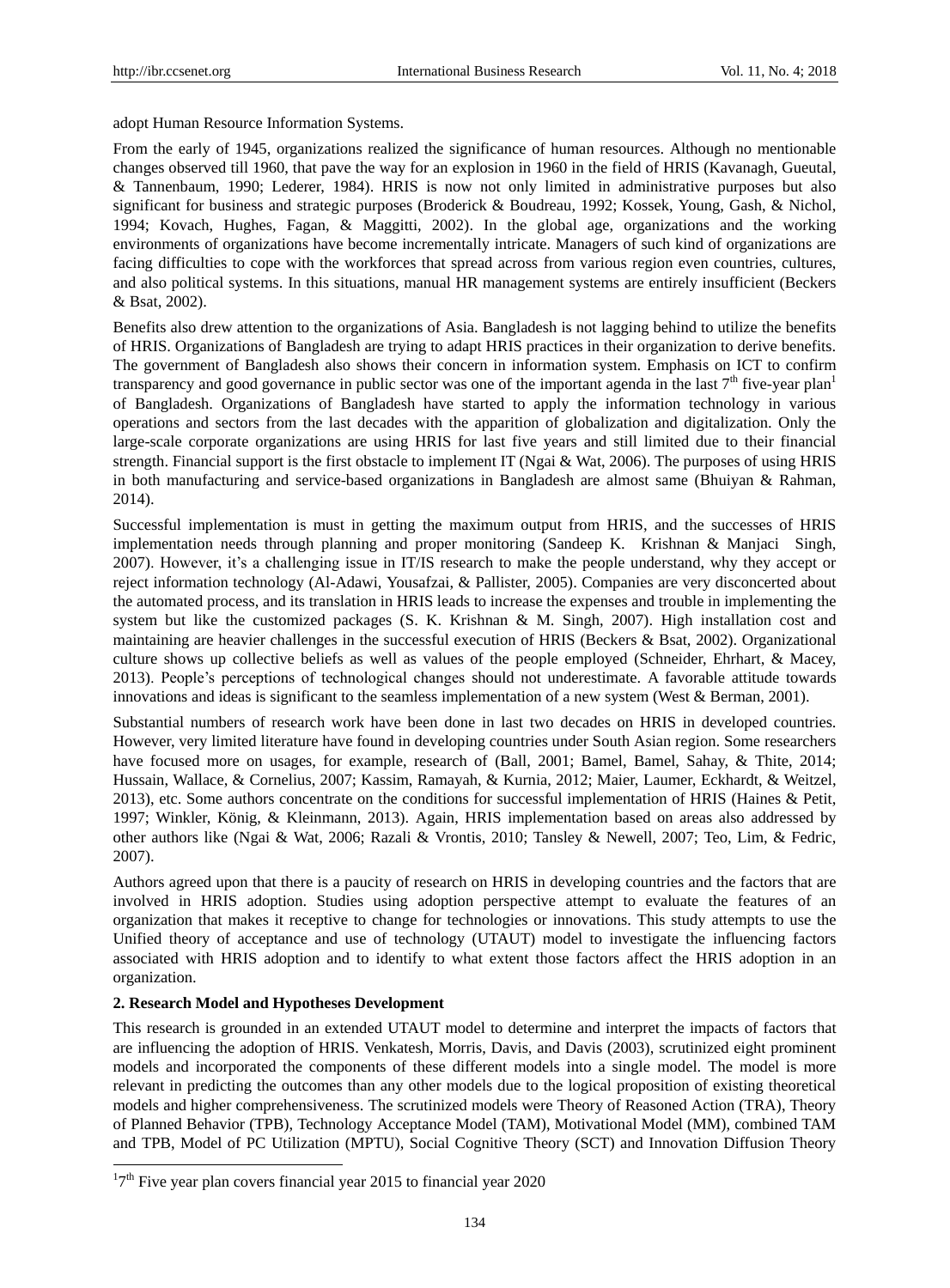(IDT). The motive of the UTAUT model is to gain the unified view of user acceptance (Venkatesh et al., 2003) and this model can explain 70% of the variance in usage intention as well as can explain 50% of actual use (Raaij & Schepers, 2008; Venkatesh et al., 2003).

UTAUT model is consists of four key constructs (i. performance expectancy, ii. effort expectancy, iii. social influence and iv. facilitating conditions) that act as the determinants of behavioral intentions and use behavior. In this study, the model is extended with employee involvement and training support. The HRIS itself is an emerging issue, particularly in Bangladesh context. Among other issues, employee involvement has been identified as a primary concern which can influence the adoption and use of HRIS (Green, 2012; Schraeder, Swamidass, & Morrison, 2006). Training on the system to employees also necessary to be satisfied with the system and its usage to a greater extent (Cheney, Mann, & Amoroso, 1986). Extended UTAUT model of the study given:



Figure 1. Research Model (Extended UTAUT model of the study)

## *2.1 Performance Expectancy*

Performance expectancy of UTAUT model has been found as one of the most significant determinants to explain behavioral intention. It is defined as "the degree to which an individual believes that using the system will help him or her to attain gains in job performance" (Venkatesh et al., 2003, p. 447). The construct performance expectancy is derived from perceived usefulness (TAM/TAM2), extrinsic motivates (MM), result expectations (SCT), relative advantage (IDT), and job-fit (MPCU). The construct performance expectancy has the explanatory power regarding the intention to use technology as well HRIS adoption (Bandyopadhyay & Fraccastoro, 2007). To delve the impact of the performance expectancy relevant hypothesis is:

*Hypothesis 1: Performance expectancy will have a positive impact on HRIS adoption.*

## *2.2 Effort Expectancy*

The construct effort expectancy is defined as "the degree of ease associated with the use of the system" (Venkatesh et al., 2003, p. 450). It is formulated from three different constructs: perceived ease of use (TAM/TAM2), ease of use (IDT), and complexity (MPCU). Effort expectancy of UTAUT model is an important predictor of the purpose to use technology. It is predicted from the features of the technology, such as social presence, proximity, and concurrency along with individual as well as group characteristics, such as technology experience, computer self-efficacy, and familiarity with others (Brown, Dennis, & Venkatesh, 2010). According to Aggelidis and Chatzoglou (2009), effort expectancy is an important determinant of users' intention to use IT. Based on the above arguments, the following hypothesis is thus postulated:

*Hypothesis 2: Effort expectancy will have positive impact on HRIS adoption.*

## *2.3 Social Influence*

The construct social influence is defined as "the degree to which an individual perceives that important others believe he or she should use the new system" (Venkatesh et al., 2003, p. 451). It is derived from three others constructs: subjective norm (TRA, TAM2, TPB/DTPB and C-TAM-TPB), image (IDT) and social factors in MPCU. The intention of people to use new technology usually influenced by the thoughts and perceptions of his/her immediate environment. For what, this construct is more significant when the users are less involve with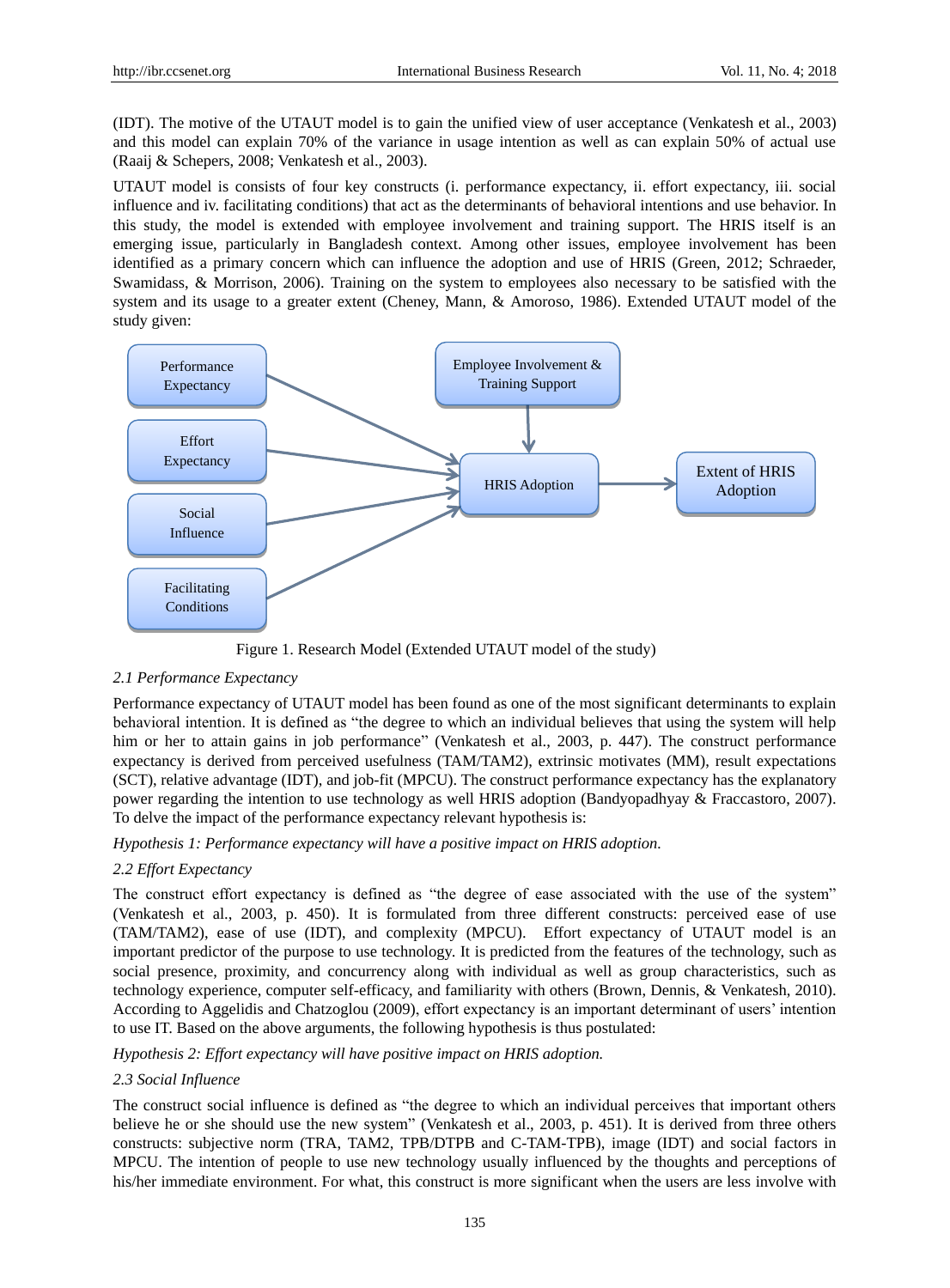the technology (Venkatesh & Davis, 2000; Venkatesh et al., 2003). Lu, Yao, and Yu (2005), indicated that this construct has a significant influence on behavioral intention at the early stage of technology adoption. From above explanation the following hypothesis can be drawn:

## *Hypothesis 3: Social influence will have positive impact on HRIS adoption.*

## *2.4 Facilitating Conditions*

Facilitating conditions is another antecedent of behavioral intention. Venkatesh et al. (2003, p. 453), defined facilitating conditions as "the degree to which an individual believes that an organizational and technical infrastructure exists to support the use of the system." It is driven from perceived behavioral control (TPB, C-TAM-TPB), facilitating conditions (MPCU), and compatibility (IDT). Venkatesh et al. (2003), noted that facilitating conditions would be measured directly with actual usage rather than behavioral intention, as it has a direct effect on the usage.

Yia, Jackson, Park, and Probst (2006), also indicated facilitating conditions as a direct construct of use technology. When trying with something new, people usually seek for assistance, especially when it comes to technology innovation. If the facilitating conditions are not sufficient, they may act as an inhibitor (Venkatesh, James Y. L. Thong, Frank K. Y. Chan, Paul Jen-Hwa Hu, & Brown, 2011). In this study, facilitating conditions will represent the supports that employees expect in an organization to adopt HRIS. Accordingly, the following hypothesis is posited:

*Hypothesis 4: Facilitating conditions will have positive impact on HRIS adoption.*

### *2.5 HRIS Adoption*

Pickett et al. (2012), described behavioral intention as "functions of both attitudes and subjective norms about the target behavior, predicting actual behavior". UTAUT argued and proved that behavior intention has a direct positive influence on technology adoption (Venkatesh, Thong, & Xu, 2012; Venkatesh & Zhang, 2010). Thong (1999), has talked about the extent of adoption among small firms but the operationalization of extent has been regarding number of system and software applications adopted across the organization. Similarly, the definition of extent of HRIS use is missing in most current ones (Kassim et al., 2012), where the study considers HRIS as an innovation and intend to observe the impact of HRIS on the extent of its use. Jasperson and Zmud. (2005), defined post-adoptive behavior as an amalgamation of feature adoption decisions, feature use behavior, and feature extension behavior made by an individual after an IT application has been fixed and successfully exploited. The researchers have drawn various prominent research models on technology acceptance and use. These models supported the relationship between the HRIS adoption and extent of HRIS adoption. Thus, we proposed the following hypothesis.

*Hypothesis 5: HRIS adoption and its impact have a positive influence on extent of HRIS adoption.*

## *2.6 Employee Involvement & Training Support*

Employee involvement in information systems development will ensure both system usage and employees' satisfaction with the system (Baroudi, Olson, & Ives, 1986). Attitude to new ideas or innovations is significant to the execution of the new system. Information system execution might be restrained due to the lower trust and communication groups as well as staffs involvement (Kimberley & Hartel, 2008). Project performance is significantly related to the known certainty and frequency of user involvement (Gales & Mansour-Cole, 1995). If the employees were involved from the decisions related to technological changes would respond more positively in the adoption that particular technology than the employees with a low level of involvement (Schraeder et al., 2006). Users' training is essential in the adoption of HRIS. In most cases, HRIS features are not entirely utilized due to the lack of skill, lack of computer awareness or the difficulty in using the systems. Employees who have received more training on HRIS are awaited to be more pleased with the system and appliance it in greater extent (Cheney et al., 1986). The following hypothesis is thus postulated:

*Hypothesis 6: Employee Involvement and Training support will have positive impact on individual behavior of using HRIS.*

#### **3. Research Methodology**

The conceptual model of the study and hypotheses were presented in the previous part of the study. This part is planned to set out the research methodology to get answers of the research questions. Sekaran and Bougie (2010), defined research methodology as "structured set of guidelines or activities to assist in generating valid and reliable research results". The questionnaire of the study was developed and pretested with the faculty members of Comilla University, University of Dhaka and also with the help of HR executives and HR professionals of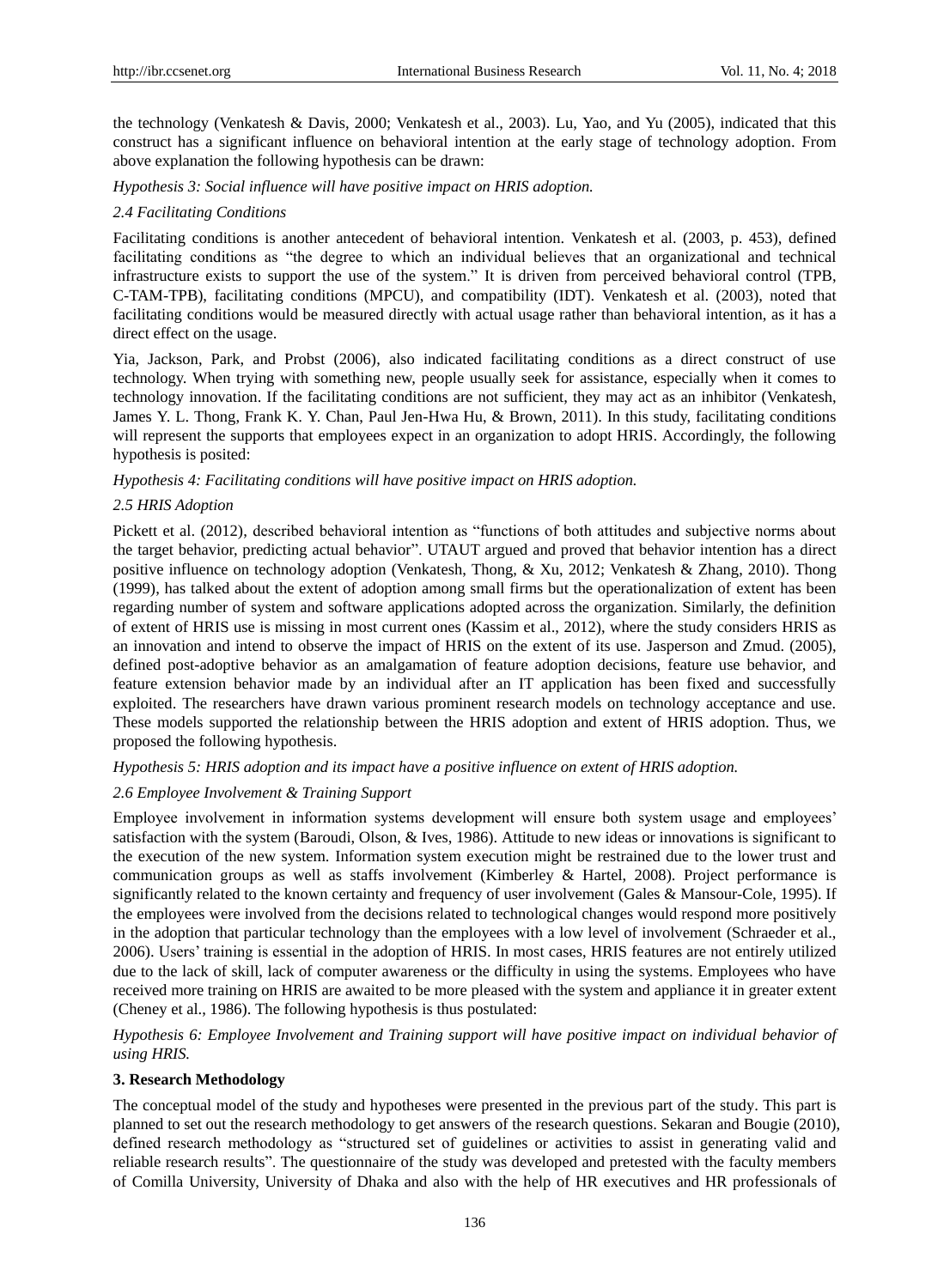various organizations. Feedback was obtained on wording, sequence, structure and overall presentation of items.

HR executives and HR professionals of different private and public organizations situated in Dhaka (capital of Bangladesh) and Chittagong (commercial capital of Bangladesh), Bangladesh are considered as the target population for the study. Researcher desired to choose selective people within the population for a study or research project, purposive sampling technique is appropriate, and we used it to the study. Purposive sampling helps to find the people with particular characteristics who will be able to cooperate with the relevant research (Kothari, 2004). A matter of caution in this regard was that the findings from this type of sampling might not be lead to actual decision making.

Due to dynamic nature of the job, the employees of these companies were mostly familiar with IT products. HR professionals were the primary participants in this study. All potential respondents were emailed the soft version of the questionnaire, and three weeks after the first mailing, another round of mailing was carried to firms who have not responded. In total, 240 questionnaires were collected from 270. Ten (10) questionnaires were incomplete and excluded from the analysis. All variables were measured using Likert scale continuum ranging from 1 (stands for strongly disagree) to 5 (stands for strongly agree). Items of the survey were developed after an extensive survey of literature.

The structural equation modeling (SEM) was used to assess the relationship among the hypothesized concepts and validating the conceptual research model. According to, Oliver Götz, Kerstin Liehr-Gobbers, and Manfred Krafft (2010), SEM is a widely established model to validate theory with empirical data. Initially, Microsoft Excel was used to shape the raw data from questionnaire and imported to SmartPLS software, one of the mostly used statistical software for analyzing data (Hair Jr, Hult, Ringle, & Sarstedt, 2016).

#### **4. Result**

#### *4.1 The Measurement Model*

The reliability and validity should be evaluated before testing the hypothesis (Bagozzi, Yi, & Phillips, 1991). The reliability was assessed by using Cronbach's alpha and composite reliability. The composite reliability and Cronbach's alpha values of 0.70 or more are acceptable. According to Hair Jr et al. (2016), the composite reliability and Cronbach's alpha values below 0.60 indicate a lack of internal reliability. The composite reliability values and cronbach's alpha of all construct in *Table 1* is more than 0.80, which is higher than the recommended value. So, the constructs were deemed to have adequate reliability. The validity was weighed by considering convergent and discriminant validity. The convergent validity is taken to be satisfactory if the measurement constructs have at 0.50 as an average variance extracted (AVE) (Hair Jr, Anderson, Tatham, & William, 1995). The measurement model table shows that AVE ranged from 0.698 to 0.829 are greater than the recommended value. Therefore, conditions for convergent validity were met. The discriminant validity was assessed by the square root of the AVE and cross loading matrix. The square root of the AVE of a construct must be larger than its correlation with other constructs for satisfactory discriminant validity (Henseler, Ringle, & Sinkovics, 2009). The square roots of AVE, shown in the Table 2, were greater than their corresponding correlation, representing that our data had good discriminant validity.

|                                                                               | <b>AVE</b><br>Construct |          |                | Composite Reliability |          | Cronbach's Alpha |              |  |
|-------------------------------------------------------------------------------|-------------------------|----------|----------------|-----------------------|----------|------------------|--------------|--|
| <b>HRIS</b>                                                                   |                         | 0.771    | 0.910          |                       | 0.851    |                  |              |  |
| <b>PE</b>                                                                     |                         |          | 0.829          |                       | 0.935    |                  | 0.896        |  |
| EE                                                                            |                         |          | 0.796<br>0.921 |                       | 0.872    |                  |              |  |
| <b>SI</b>                                                                     |                         | 0.822    |                | 0.933                 |          | 0.892            |              |  |
| FC                                                                            |                         | 0.728    |                | 0.931                 |          | 0.907            |              |  |
| <b>EITS</b>                                                                   |                         | 0.698    |                | 0.873                 |          | 0.837            |              |  |
| Table 2. Correlation Matrix and Square Root of the Average Variance Extracted |                         |          |                |                       |          |                  |              |  |
|                                                                               | <b>HRIS</b>             | PE       | EE             | SI                    | FC       | <b>EITS</b>      | <b>EHRIS</b> |  |
| <b>HRIS</b>                                                                   | 0.878                   |          |                |                       |          |                  |              |  |
| <b>PE</b>                                                                     | 0.398                   | 0.910    |                |                       |          |                  |              |  |
| EE                                                                            | 0.374                   | 0.435    | 0.892          |                       |          |                  |              |  |
| <b>SI</b>                                                                     | 0.245                   | 0.435    | 0.426          | 0.802                 |          |                  |              |  |
| FC                                                                            | $-0.357$                | $-0.487$ | $-0.337$       | 0.211                 | 0.907    |                  |              |  |
| <b>EITS</b>                                                                   | 0.504                   | 0.577    | 0.454          | 0.320                 | $-0.581$ | 0.853            |              |  |
| <b>EHRIS</b>                                                                  | 0.287                   | 0.477    | 0.340          | 0.455                 | $-0.348$ | 0.499            | 0.835        |  |

Table 1. The measurement Model and Crossloading Matrix

*4.2 Structural Model*

To discover the path relationships within the constructs a structural research model was constructed and to test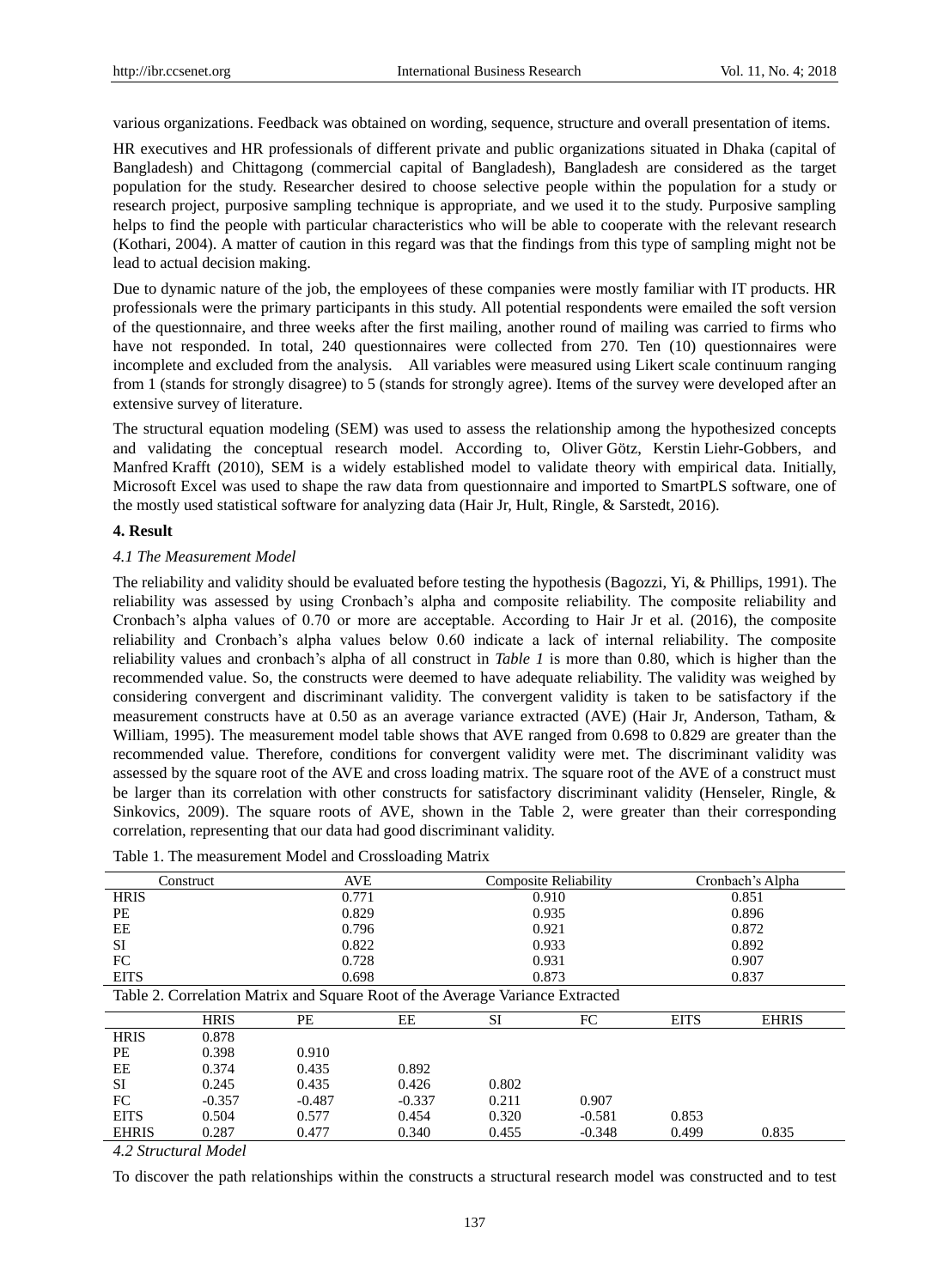the hypothesis researcher used the bootstrap method. The study tests the association between endogenous and exogenous by path coefficient (β) and t-statistics. The study observed that PE (t=4.654,  $\beta$ =0.35), EE (t=5.304,  $β=0.39$ ), SI (t=3.765, β=0.36), FC (t=2.870, β=0.27) and employee involvement and training support (t=4.735, β=0.36) had a significant effect on HRIS adoption use m-health. Thus H1, H2, H3, H4 and H5 were supported. Finally, the result confirmed that HRIS adoption is positively associated with the extent of HRIS adoption (t=2.615,  $\beta$ =0.25), supporting H6 (Table 3).

| Table 3. Structural Model |
|---------------------------|
|---------------------------|

| <b>Hypothesis</b> | Path                     |      | t-Statistics | Comment  |
|-------------------|--------------------------|------|--------------|----------|
| H1                | $PE \rightarrow HRIS$    | 0.35 | 4.654        | Accepted |
| H <sub>2</sub>    | $EE \rightarrow HRIS$    | 0.39 | 5.304        | Accepted |
| H <sub>3</sub>    | $SI \rightarrow HRIS$    | 0.36 | 3.765        | Accepted |
| H4                | $FC \rightarrow HRIS$    | 0.27 | 2.870        | Accepted |
| H <sub>5</sub>    | $EITS$ -> $HRIS$         | 0.36 | 4.735        | Accepted |
| H6                | $HRIS \rightarrow EHRIS$ | 0.25 | 2.615        | Accepted |

#### **5. Conclusion**

It is the first study that extended UTAUT model with employee involvement and training support in the context of HRIS adoption in developing countries. The findings of this study indicate that the extended UTAUT is a good predictive model of HRIS adoption. Regarding UTAUT-related variables, the results show that PE, EE, SI, FC and the factors of extended UTAUT model EITS had a significant influence on adoption of HRIS.

The developed model in this study can easily be applied for examining the adoption of HRIS in other developing countries. The findings of the study are essential for the development of policies and strategies to adopt HRIS in developing countries because it identified the key factors that influence to adopt HRIS. The decision makers of an organization should consider to think about the employee involvement and the training support before adopting any technologies like HRIS. The higher rate of HRIS adoption among the organizations' in developing countries has opened a prodigious opportunity to use information technology in HR department. The findings of this study can be used by policymakers of organizations and government for the public sector to increase the adoption of HRIS in developing countries. Finally, special attention should be given to users who do not have any experience with HRIS.

#### **References**

- Aggelidis, V. P., & Chatzoglou, P. D. (2009). Using a modified technology acceptance model in hospitals. *International journal of medical informatics, 78*(2), 115-126. https://doi.org/10.1016/j.ijmedinf.2008.06.006
- Al-Adawi, Z., Yousafzai, S., & Pallister, J. (2005). Conceptual model of Citizen Adoption of E-Government. *in proceedings of the Second International Conference on Innovations in Information Technology (IIT'05), Dubai, United Arab, 26-28 September 2005, p 1-10*.
- Bagozzi, R. P., Yi, Y., & Phillips, L. W. (1991). Assessing construct validity in organizational research. *Administrative science quarterly*, 421-458. https://doi.org/10.2307/2393203
- Ball, K. S. (2001). The use of human resource information systems a survey, *30*(6), 677-693.
- Bamel, N., Bamel, U. K., Sahay, V., & Thite, M. (2014). Usage, benefits and barriers of human resource information system in universities. *The journal of information and knowledge management systems, 44*(4), 519-536. https://doi.org/10.1108/VINE-04-2013-0024
- Bandyopadhyay, K., & Fraccastoro, K. A. (2007). The Effect of Culture on User Acceptance of Information Technology. *Communications of the Association for Information Systems, 19*, 522-543.
- Baroudi, J. J., Olson, M. H., & Ives, B. (1986). An Empirical Study of the Impact of User Involvement on System Usage and Information Satisfaction. *Communications of the ACM, 29*(3), 232-238. https://doi.org/10.1145/5666.5669
- Beckers, A. M., & Bsat, M. Z. (2002). A Dss Classification Model for Research in Human Resource Information Systems. *Information Systems Management, 19*(3), 1-10. https://doi.org/10.1201/1078/43201.19.3.20020601/37169.6
- Bhuiyan, M. R. U., & Rahman, M. R. (2014). Application of Human Resource Information System in the Firms of Bangladesh and Its Strategic Importance. *World Review of Business Research, 4*(3), 95-105.
- Broderick, R., & Boudreau, J. W. (1992). Human Resource Management, Information Technology, and the Competitive Edge. *Academy of Management, 6*(2), 7-17. https://doi.org/10.5465/AME.1992.4274391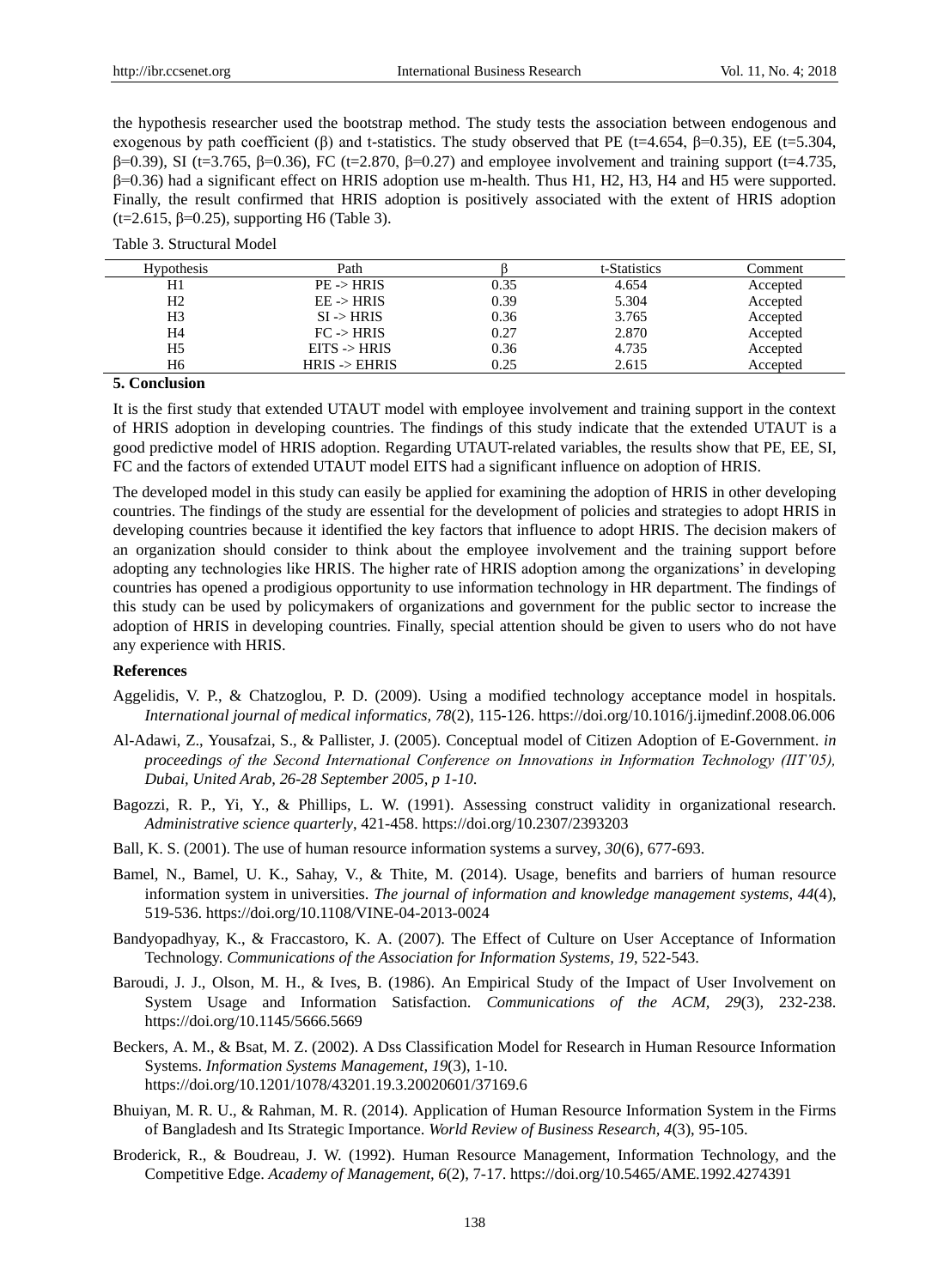- Brown, S. A., Dennis, A. R., & Venkatesh, V. (2010). Predicting Collaboration Technology Use: Integrating Technology Adoption and Collaboration Research. *Journal of management information systems, 27*(2), 9-54. https://doi.org/10.2753/MIS0742-1222270201
- Cheney, P. H., Mann, R. I., & Amoroso, D. L. (1986). Organizational factors affecting the success of end-user computing. *J. Manage. Inf. Syst., 3*(1), 65-80. https://doi.org/10.1080/07421222.1986.11517755
- Gales, L., & Mansour-Cole, D. (1995). User involvement in innovation projects: Toward an information processing model. *Journal of Engineering and Technology Management JET-M, 12*, 77-109. https://doi.org/10.1016/0923-4748(95)00005-7
- Green, F. (2012). Employee involvement, Technology and Evolution in Job Skills: A Task-Based Analysis. *Sage Publications, Inc. is collaborating with JSTOR to digitize, preserve and extend access to ILR Review. ILR Review, 65*(1), 36-67. https://doi.org/10.1177/001979391206500103
- Haines, V. Y., & Petit, A. (1997). CONDITIONS FOR SUCCESSFUL HUMAN RESOURCE INFORMATION SYSTEMS. *Human resource management, 36*(2), 261-275. https://doi.org/10.1002/(SICI)1099-050X(199722)36:2<261::AID-HRM7>3.0.CO;2-V
- Hair Jr, J. F., Anderson, R. E., Tatham, R. L., & William, C. (1995). Multivariate data analysis with readings. *New Jersy: Prentice Hall*.
- Hair Jr, J. F., Hult, G. T. M., Ringle, C., & Sarstedt, M. (2016). *A primer on partial least squares structural equation modeling (PLS-SEM)*: Sage Publications.
- Henseler, J., Ringle, C. M., & Sinkovics, R. R. (2009). The use of partial least squares path modeling in international marketing *New challenges to international marketing* (pp. 277-319): Emerald Group Publishing Limited.
- Hussain, Z., Wallace, J., & Cornelius, N. E. (2007). The use and impact of human resource information systems on human resource management professionals. *Information & Management, 44*(1), 74-89. https://doi.org/10.1016/j.im.2006.10.006
- Jasperson, J., Carter, P. E., & Zmud, R. W. (2005). A comprehensive conceptualization of post-adoptive behaviours associated with Information Technology enabled work systems. *MIS quarterly, 29*(3), 525-557. https://doi.org/10.2307/25148694
- Jenkins, M. L., & Lloyd, G. (1985). How corporate philosophy and strategy shape the use of HR information systems. *Personnel, 62*(5), 28-38.
- Kassim, N. M., Ramayah, T., & Kurnia, S. (2012). Antecedents and outcomes of human resource information system (HRIS) use. *International Journal of Productivity and Management, 61*(6), 603-623. https://doi.org/10.1108/17410401211249184
- Kavanagh, M. L., Gueutal, H. G., & Tannenbaum, S. I. (1990). *Human resource information systems: Development and application*: PWS-Kent Publishing Company.
- Kimberley, N., & Hartel, C. E. (2008). Employee-customer interface in a service crisis. Impact of senior management attributes and practices on customer evaluation. *JOURNAL OF MANAGEMENT & ORGANIZATION, 14*(2), 207-218. https://doi.org/10.1017/S1833367200003400
- Kossek, E. E., Young, W., Gash, D. C., & Nichol, V. (1994). Waiting for Innovation in the Human Resources Department Godot Implements a Human Resource Information System. *Human resource management, 33*(1), 135-159. https://doi.org/10.1002/hrm.3930330108
- Kothari, C. R. (2004). Research Methodology Methods and Techniques. *New Age International Publishers, New Delhi, India*.
- Kovach, K. A., Hughes, A. A., Fagan, P., & Maggitti, P. G. (2002). Administrative and Strategic Advantages of HRIS. *Employment Relations Today, 29*(2), 43-48. https://doi.org/10.1002/ert.10039
- Krishnan, S. K., & Singh, M. (2007). Issues and Concerns in the Implementation and Maintenance of HRIS. *Management and Labour Studies, 32*(4), 522-540. https://doi.org/10.1177/0258042X0703200407
- Lederer, A. L. (1984). Planning and developing a human resource information system. The logic of a step-by-step approach. *The Personnel Administrator, 29*(8), 27-39.
- Lin, C. Y. Y. (1997). Human Resource Information Systems: Implementation in Taiwan. *Research and Practice in Human Resource Management, 5*(1), 57-72.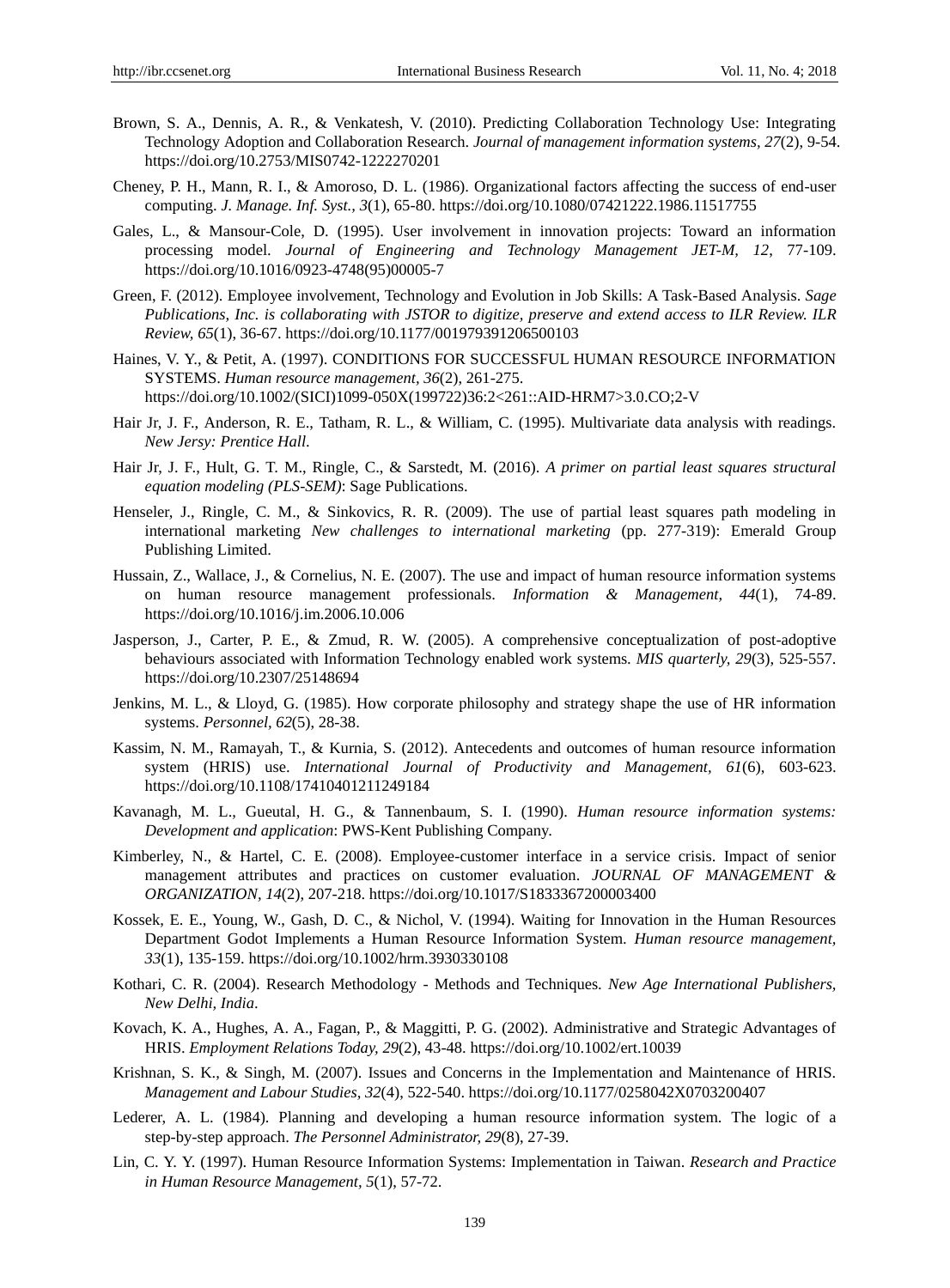- Lu, J., Yao, J. E., & Yu, C. S. (2005). Personal innovativeness, social influences and adoption of wireless Internet services via mobile technology. *The Journal of Strategic Information Systems, 14*(3), 245-268. https://doi.org/10.1016/j.jsis.2005.07.003
- Maier, C., Laumer, S., Eckhardt, A., & Weitzel, T. (2013). Analyzing the impact of HRIS implementations on HR personnel's job satisfaction and turnover intention. *The Journal of Strategic Information Systems, 22*(3), 193-207. https://doi.org/10.1016/j.jsis.2012.09.001
- Ngai, E. W. T., & Wat, F. K. T. (2006). Human resource information systems a review and empirical analysis. *35*(3), 297-314. https://doi.org/10.1108/00483480610656702
- Oliver, G., Kerstin, L. G., & Manfred Krafft. (2010). Evaluation of structural equation models using the partial least squares (PLS) approach. *In: Vinzi V, Chin WW, Henseler J, Wang H, eds. Handbook of partial least squares. Berlin Heidelberg: Springer,* 691-711.
- Park, H. J., Gardner, T. M., & Wright, P. M. (2004). HR practices or HR capabilities: which matters? Insights from the Asia Pacific region. *Asia Pacific Journal of Human Resources, 42*(3), 260-273. https://doi.org/10.1177/1038411104045394
- Pickett, L. L., Ginsburg, H. J., Mendez, R. V., Lim, D. E., Blankenship, K. R., Foster, L. E., … Sheffield, S. B. (2012). Ajzen's theory of planned behavior as it relates to eating disorders and body satisfaction. *North American Journal of Psychology 14*(2), 339-354.
- Raaij, E. M. V., & Schepers, J. J. L. (2008). The acceptance and use of a virtual learning environment in China. *Computers & Education, 50*(3), 838-852. https://doi.org/10.1016/j.compedu.2006.09.001
- Razali, M. Z., & Vrontis, D. (2010). The Reactions of Employees Toward the Implementation of Human Resources Information Systems (HRIS) as a Planned Change Program: A Case Study in Malaysia. *Journal of Transnational Management, 15*(3), 229-245. https://doi.org/10.1080/15475778.2010.504497
- Schneider, B., Ehrhart, M. G., & Macey, W. H. (2013). Organizational Climate and Culture. *Annual Review of Psychology, 64*(1), 361-388. https://doi.org/10.1146/annurev-psych-113011-143809
- Schraeder, M., Swamidass, P. M., & Morrison, R. (2006). Employee Involvement, Attitudes and Reactions to technology Changes. *Journal of Leadership and Organizational Studies, 12*(3), 85-100. https://doi.org/10.1177/107179190601200306
- Sekaran, U., & Bougie, R. (2010). Research Methods for Business: A Skill-Building Approach (5th Edition). *Jhon Willey & Sons Ltd.*
- Stone, D. L., Deadrick, D. L., Lukaszewski, K. M., & Johnson, R. (2015). The influence of technology on the future of human resource management. *Human Resource Management Review, 25*(2), 216-231. https://doi.org/10.1016/j.hrmr.2015.01.002
- Tansley, C., & Newell, S. (2007). A Knowledge-based View of Agenda-formation in the Development of Human Resource Information Systems. *Management Learning, 38*(1), 95-119. https://doi.org/10.1177/1350507607073028
- Teo, T. S. H., Lim, G. S., & Fedric, S. A. (2007). The adoption and diffusion of human resources information systems in Singapore. *Asia Pacific Journal of Human Resources, 45*(1), 44-62. https://doi.org/10.1177/1038411107075402
- Thite, M., Kavanagh, M. J., & Johnson, R. D. (2012). Evolution of Human Resource Management and Human Resource Information Systems. *Sage Publications*, 2-35.
- Thong, J. Y. (1999). An integrated model of information systems adoption in small businesses. *Journal of management information systems, 15*(4), 187-214. https://doi.org/10.1080/07421222.1999.11518227
- Tripathi, K. P. (2011). A Study of Information Systems in Human Resource Management (HRM). *International Journal of Computer Applications, 22*(8), 9-11. https://doi.org/10.5120/2606-3635
- Venkatesh, V., & Davis, F. D. (2000). A Theoretical Extension of the Technology Acceptance Model: Four Longitudinal Field Studies. *Management Science, 46*(2), 186-204. https://doi.org/10.1287/mnsc.46.2.186.11926
- Venkatesh, V., James, Y. L., Thong, F. K. Y., Chan, P. J. H., & Brown, S. A. (2011). Extending the two-stage information systems continuance model: incorporating UTAUT predictors and the role of context. *Information Systems Journal, 21*(6), 527-555. https://doi.org/10.1111/j.1365-2575.2011.00373.x